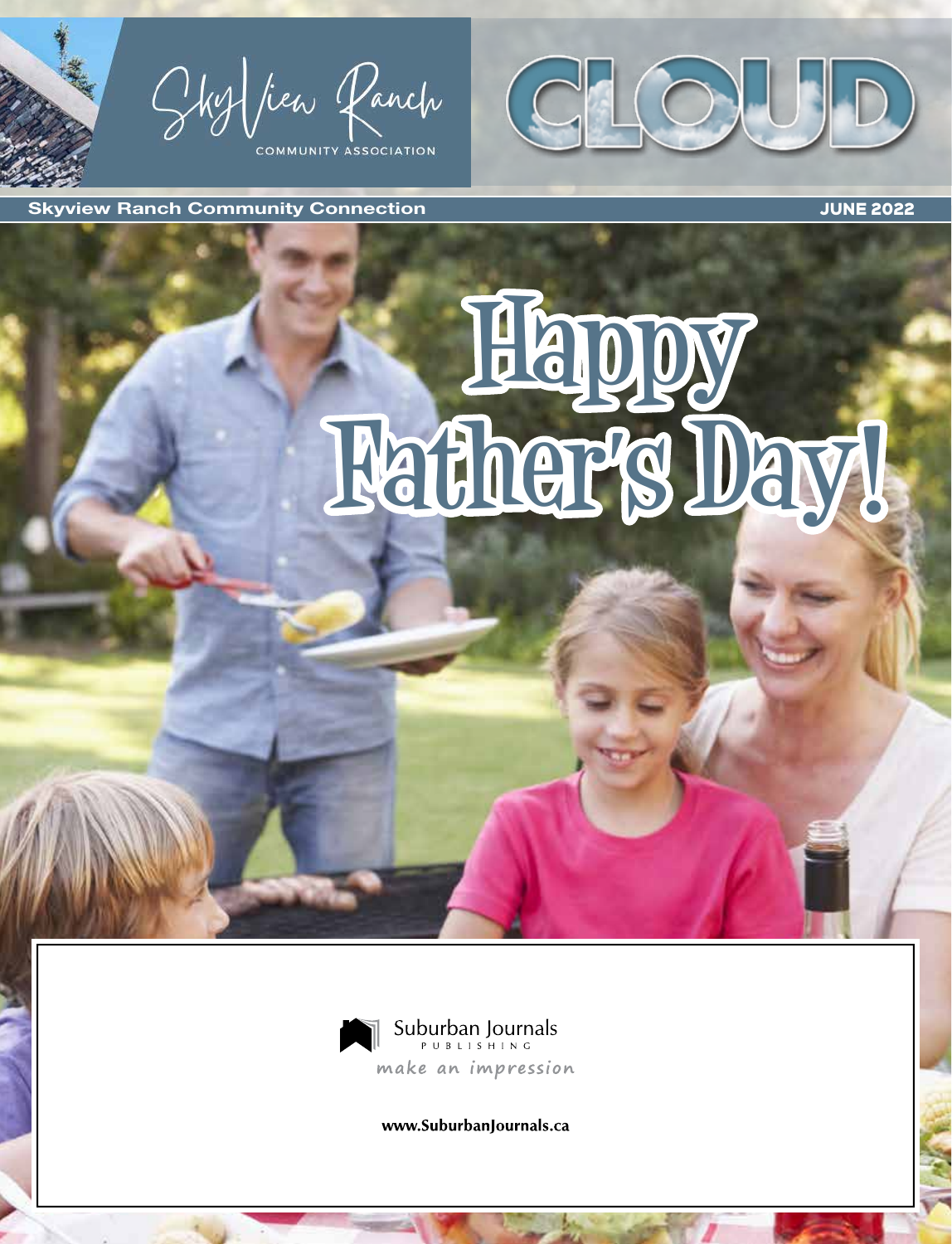



#### **Skyview Ranch Community Association**

www.svrca.ca

#### **Meet our new Executive Team**

#### Members at Large

Fred Ghogomu Robert Buzanko Previous President: Arnold Ambler

Contact us form on our website: www.svrca.ca Email: secretary.svrca.calgary@gmail.com Follow us on Instagram: @skyviewranchcommunity

#### Contact, Editor & Article Submissions:

editor.skyviewranch.cloud@gmail.com

Submission deadlines for this monthly publication are the 10th of the month, prior to the distribution month.

#### **Elected Officials**

| <b>Councillor Ward 5:</b> | MLA:                             | <b>MP</b>                |
|---------------------------|----------------------------------|--------------------------|
| Rai Dhaliwal              | <b>Raian Sawhney</b>             | George Chahal            |
| ward05@calgary.ca         | Calgary.NorthEast@assembly.ab.ca | 403-291-0018             |
|                           |                                  | george.chahal@parl.gc.ca |

#### **Suburban Journals Publishing**

#### Advertising Sales:

Heather: 403-988-0819................................heather@suburbanjournals.ca

The ad booking deadline is the 14th of the month prior to the distribution month.

This publication is published 12 times a year by Suburban Journals Publishing and delivered to residents by Canada Post. This publication is also available for pickup from local retail outlets.

Please note: the information and opinions in this newsletter are subject to change, and do not

necessarily represent the opinions of the publisher or editor. Content contained in this publication may not be reproduced without the written consent of Suburban Journals Publishing. The information herein is believed accurate but not warranted so. Any advertisements, home businesses, babysitters and nannies, or other parties listed in The Skyview Ranch Cloud should not be interpreted as recommendations or endorsements by the editor or the publisher.





Suburban Journals publishes community newsletters for: Bearspaw, Rocky Ridge / Royal Oak, Scenic Acres, Silver Springs, Tuscany, Valley Ridge, Varsity in the NW; Skyview Ranch (including Redstone) in the NE

> For the best return on your advertising dollar, call Heather today at 403-988-0819 or email Heather@SuburbanJournals.ca

> > www.SuburbanJournals.ca

# Letter from the SVRCA

#### Hello Skyview Ranchers!

The summer is finally here! Skyview Ranch Community Association is preparing for the summer 2022 Community Breakfast which will take place on July 9, 2022 in the community space between the two schools. We are still actively looking for volunteers and sponsors. Please contact us to become one or the other.

We currently have a space for the position of a Secretary, with about a 6-8-hour commitment a month.

We are also looking for new Board Members to make this Association super cool!

Our goals for the summer are:

- Stay enthusiastic about creating a strong community
- Create changes that can be seen
- Plan short-term projects
- Bring in in-person events
- Reflect diversity
- Get residents with skills to connect with other residents
- Have fun with the littles more play more fun

In my personal experience joining this Community Association has helped me learn and build so many great new skills:

- Interpersonal communication
- Time Management
- Leadership
- Problem-solving in a new environment
- Graphic Design
- Exploring interest and passions

Most valuable of all these skills are of course getting to know all the amazing, interesting, and truly hardworking people in this community! Your ideas and actions truly matter.

"Community associations have the potential to be on the front lines of important social, cultural, environmental and community issues" – The Federation of Calgary Communities.

Let's work together to harvest this potential in a fun and engaging way!

*Daria Stooke, SVRCA President*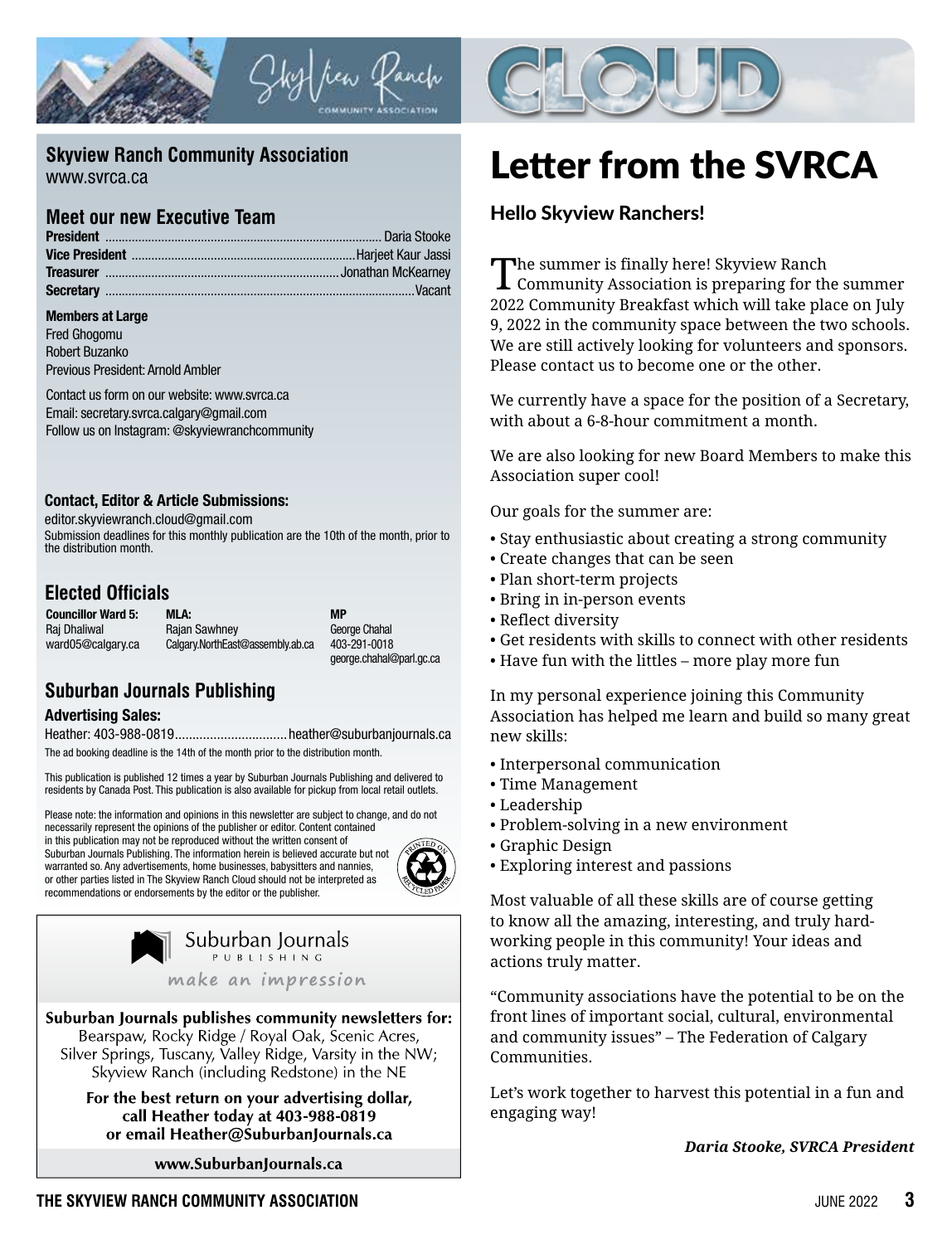# **In Our** Community

#### **SVRCA** SkyView Ranch **Community** Association Membership

Currently, we have frozen our membership prices to Zero dollars. We are looking for volunteers and will be providing volunteer certificates to everyone who puts a good amount of hours into their community! Great way for teens to get involved!

Don't feel like buying a membership but want to donate? Please visit our website www.svrca.ca!

**Members enjoy exclusive benefits and access. Choose the membership level that's right for you. Memberships are good for a one year and renew in May. Memberships are available to people who live in Skyview Ranch and are not limited to homeowners!**

#### Our Mission

The Skyview Ranch Community Association of Calgary, by offering programs, services and events, enhances the wellness and quality of life for residents. The association also advocates with all levels of government to improve the safety and development of the Skyview Ranch Community.

#### Our Values

**Reliability:** We stand by our words and actions.

**Honesty:** We are transparent in our dealings with the government and the community.

**Commitment:** We provide the services most essential to Skyview Ranch residents.

**Engagement:** We connect with and listen to Skyview Ranch residents.

**Innovation:** We have the courage to explore new opportunities and ideas

**Information:** We provide residents with timely and accurate information.



# **Your** Health

# Adding Plant-based Proteins to Your Meals

 $\bigcap_{\text{Manitoba are some of the}}$ world's biggest producers of beans, peas, lentils, and chickpeas. These plant-based protein foods contain lots of important nutrients that can support healthy eating.



Beans, peas, lentils, and chickpeas are high sources of fibre. They contain soluble and insoluble fibre. Soluble fibre is part of a heart-healthy diet; it helps lower blood cholesterol and blood sugar levels. Insoluble fibre helps your body absorb important nutrients, keeps your digestive system healthy, and helps keep your bowel movements regular.

High-fibre foods also help to keep you full and satisfied between meals. Most Canadians eat only half the fibre they need. If you want to eat more fibre, add high-fibre foods to your diet slowly, over a period of days or weeks.

It is important to drink enough water when increasing the fibre in your diet. Most adult women need at least 12 cups (2.7 L) of fluid each day; men need at least 16 cups (3.7 L).

Beans, peas, lentils, and chickpeas are plant-based proteins. Canada's Food Guide recommends eating plantbased protein foods often.

Plant-based protein foods are often lower in saturated fat than other protein foods. Foods low in saturated fat are important to help maintain heart health. Choose these foods a couple of times a week instead of animal-based foods as part of a heart-healthy diet.

Buy dried beans, peas, or lentils, and soak them in water at home before cooking. Or buy low-sodium canned beans or chickpeas, and then rinse them with water and drain them before use to reduce the amount of sodium they contain.

- Try adding canned or cooked lentils to replace half of the ground meat in your favourite chili recipe.
- Puree canned chickpeas and use instead of ground meat in a spaghetti sauce recipe.
	- Pan fry canned black beans with your favourite herbs and spices, and put on top of nachos, burrito bowls, or tacos.

For more information, visit ahs.ca/nutritionhandouts and search 'fibre facts'.

*Alberta Health Services*

**THE SKYVIEW RANCH COMMUNITY ASSOCIATION** JUNE 2022 **5**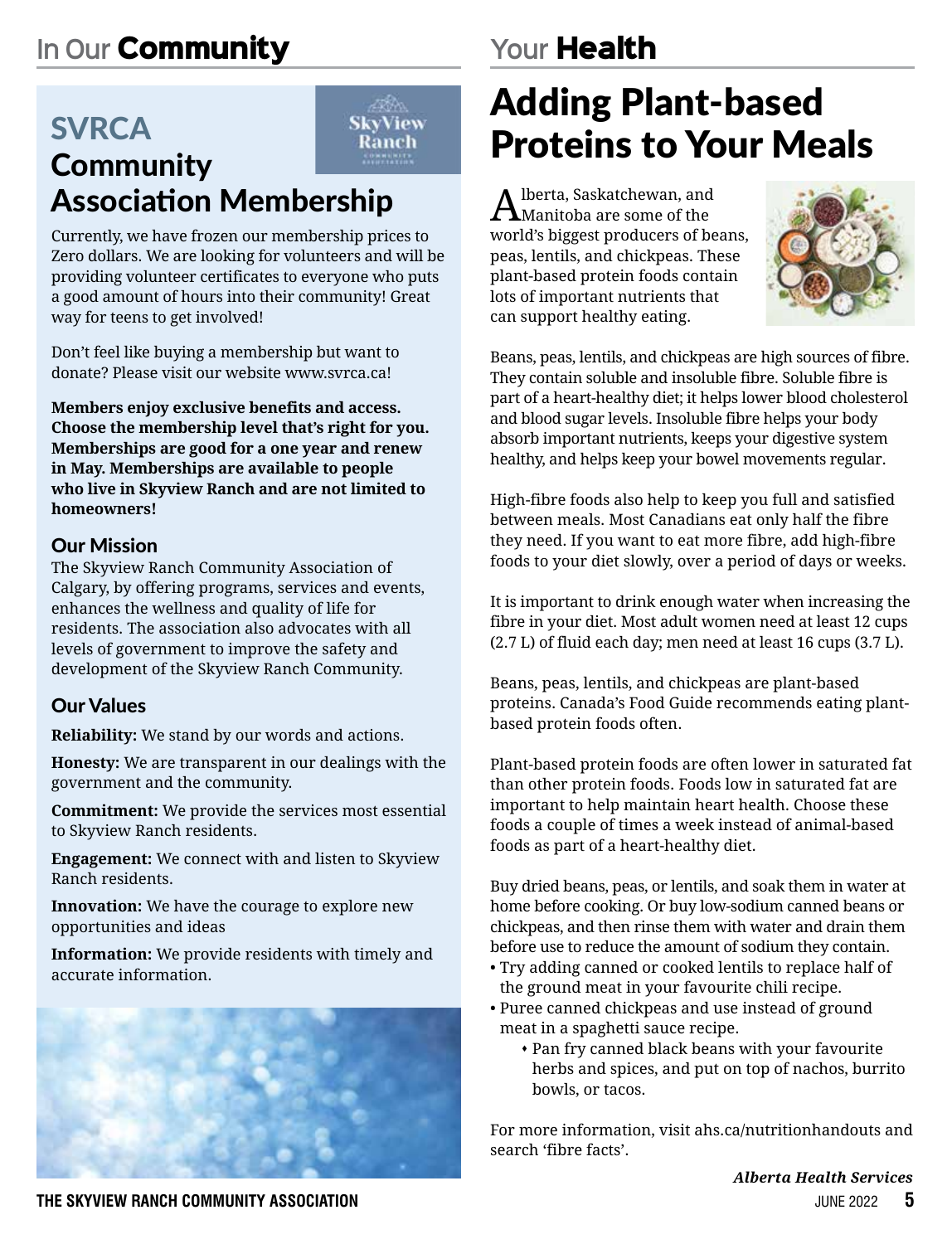# Heat Related Illness

EMS would like to remind everyone to stay safe in the heat and sun this season. While children and the elderly may be more susceptible to the effects of heat and sun, basic prevention measures should be taken by all to avoid a heat related illness during periods of hot and humid weather.

#### Heat exhaustion

- Heat exhaustion can occur due to excessive fluid loss during periods of prolonged sweating in a hot and/or humid environment (indoors or outdoors);
- Patients may suffer headaches, weakness, fatigue, nausea/vomiting, thirst, chills, and profuse sweating;
- The patient is usually cold and damp to the touch and the skin may appear pale, or dusky gray.

#### Heat stroke

- Heat stroke is a medical emergency which, without prompt treatment, could be fatal;
- It occurs when the body can't cool itself naturally (e.g. perspiration). The body's temperature will continue to rise to dangerous levels;
- Due to severe dehydration and the inability to sweat, the patient may appear flushed, and skin may be hot and dry to the touch.

#### First aid

- First aid for all heat related illness begins with removing or sheltering the patient from the hot environment;
- Remove excess, or tight fitting clothing, and allow them to rest in a cool environment;
- If the patient is conscious and alert, provide suitable fluids such as: water, juice, or a sports drink;
- If you are concerned, seek medical attention.

#### Prevention

• Stay well-hydrated by drinking plenty of water, at all times;

"You only live once, but if you do it right, once is enough." – Mae West



- Be aware that excessive alcohol consumption will promote dehydration;
- Always wear a broad brimmed hat to keep the sun off your face and neck;
- Apply a broad spectrum, waterproof sunscreen with a minimum SPF of 30+, especially for children. The sun's UV rays peak between 11am-3pm, even on cloudy days.

#### *Alberta Health Services*

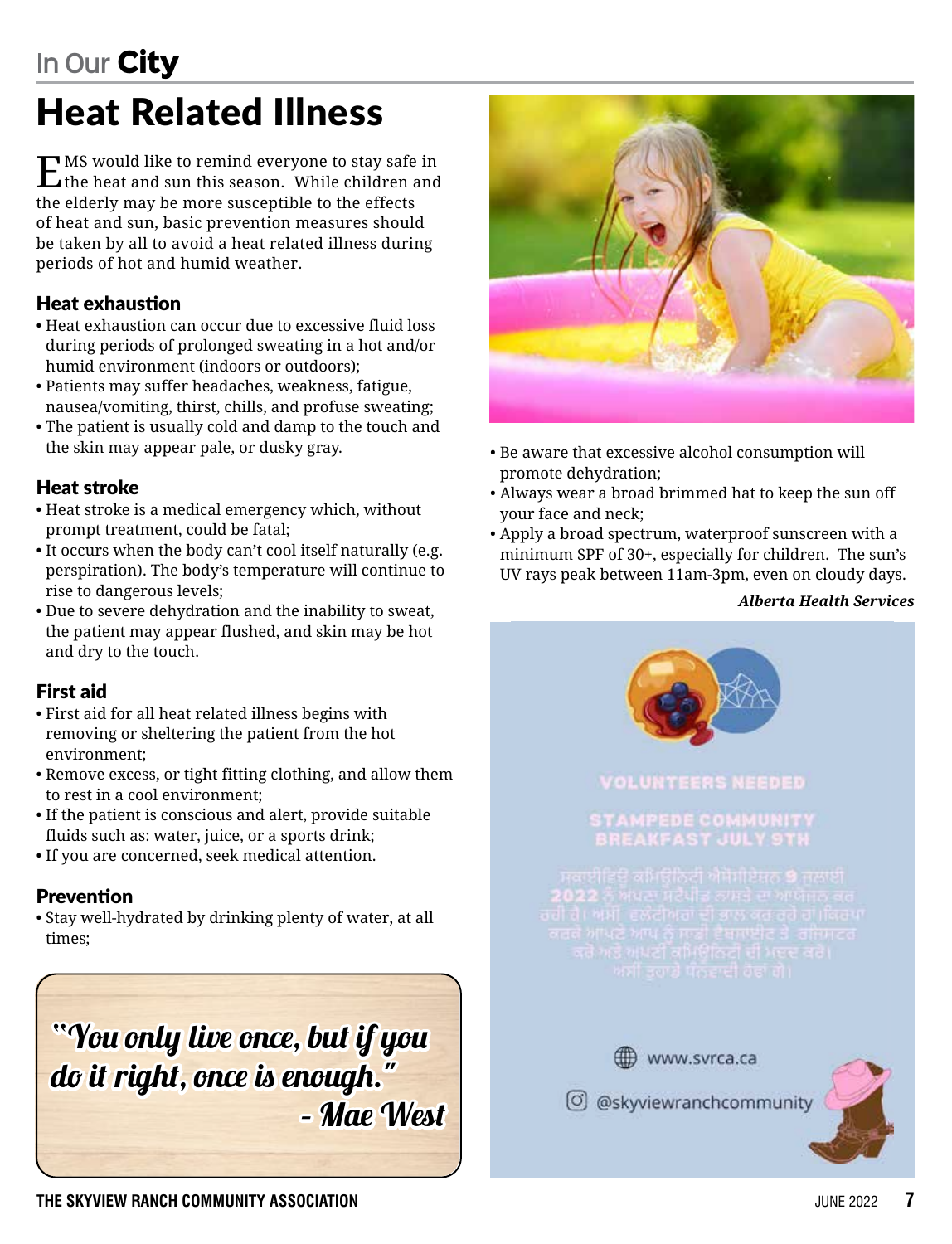# 9pm Routine Summer

Have you started your 9 p.m. Routine?

#### Vehicle theft and car prowling prevention:

- Garage openers should not be left in vehicles, or should be disengaged, as thieves can use them to gain entry into a home.
- Avoid parking in unlit areas at night.
- Hide your valuables out of sight, or better

yet, take them with you.

- Don't keep extra keys in your vehicle.
- If you park your vehicle in a parkade, be sure that you do not let anyone else in who doesn't belong when you are entering and exiting.
- Offenders will often break into a residence as a way to steal a vehicle parked outside the residence. When you're at home, store your vehicle keys away from the entrance to your house.

#### Home and garage break-in prevention:

- At night or when you are away lock the door that is connected to your home and garage.
- When working in your yard ensure your doors, garage and windows are closed and locked, in the part you are not present in.
- Consider installing home and vehicle alarm systems and vehicle anti-theft devices.
- Ensure that all doors and windows are secured at night.
- Secure all bikes, kayaks, paddle boards and other leisure equipment safely stored and locked when not in use.
- Secure all garden tools and ladders once you have finished with them, as these can be used as tools to break into your home.
- Culprits need mere moments to commit a theft or break in. If you do open any windows or doors, make sure you only open them for rooms that someone is present in. Get to know your neighbours and work together to keep

your homes and community a safe and enjoyable place to

#### **THE SKYVIEW RANCH COMMUNITY ASSOCIATION** JUNE 2022 **9**

live.

Report any suspicious people or activity in your community by calling 403-266-1234 or 9-1-1 if there is a crime in progress.

If you have any crime prevention questions, please contact Calgary Police at CPSCrimePrevention@ calgarypolice.ca

*Calgary Police Service*

# Safely Dispose of Pressurized Tanks and **Canisters**

 $G$  oing camping, hiking or hosting a barbecue of this summer? Make sure you safely dispose of pressurized tanks, canisters and aerosols (empty or full), including:

- Bear spray canisters
- Small camping propane tanks
- Butane canisters
- Standard barbecue tanks
- Helium tanks

Take these items to a household hazardous waste dropoff at designated fire stations or City landfills for safe disposal. Do not put these items in your blue, black or green carts.

When put in a cart these items become a safety hazard for your collector and the staff at waste management facilities. Items can also damage collection trucks and sorting equipment.

Visit calgary.ca/hhw to check the list of drop-off locations. *City of Calgary*



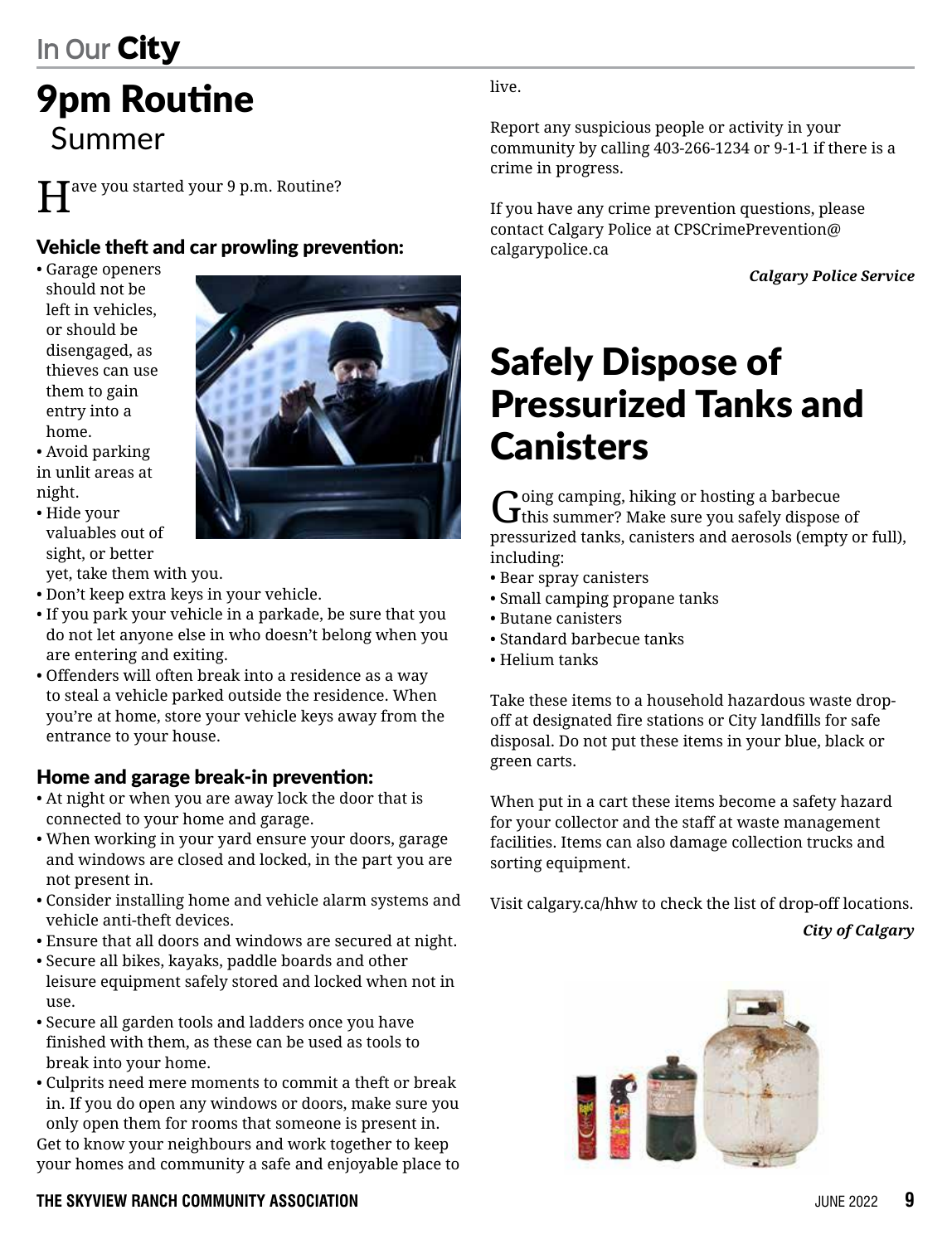# **Your** Health

# When is it Time to Get Help for Your Mental Health?

Canadians' perception of mental health has come a long way. Far from the stigma that once made people feel ashamed to admit to experiencing mental health issues, nowadays it's common for people to seek out supports and treatment. Professional services benefit those struggling with mood and emotions, substance use, life changes and, especially in the past year and a half, feelings of isolation and anxiety during the pandemic.

#### Here are some signs that it's time to seek help:

#### **1. It's affecting your daily routine.**

If you're feeling overwhelmed with the thought of returning to your pre-pandemic life, or fearful to even test the waters with what you are comfortable with, it might be time to seek professional help. A healthy dose of fear is normal, but when it's preventing you from functioning in your daily life, it's a good idea to find out why.

**2. You're feeling extreme emotions, or nothing at all.** Anxiety, fear, hopelessness and anger are all perfectly acceptable, especially during hard times. But if you're feeling overcome with too many emotions and your mind is racing a hundred miles per minute with stress, it can lead to serious health concerns.

At the same time, losing interest in the activities and hobbies that brought you joy and feeling unmotivated can also be indicators of something much more serious.

**3. You're withdrawing from friends and loved ones.** Spending time alone is normal and can be therapeutic and calming. Introverts might even feel energized from spending some time solo. But if you're withdrawing from your social circles altogether or feel nervous about reaching out to your friends and family, you might need some extra support. Therapy can help you understand why you're dealing with these feelings, and help you get set on the right foot in reclaiming your social and mental health.

Fortunately, there are many virtual services you can access from your own space. If you're ready to get started on your wellness journey, the Wellness Together Canada portal offers free, reliable information and 24/7 support. Here, you can access self-assessment tools or choose to

# phone calls.



connect with peer support, social workers, psychologists and other professionals via confidential text sessions or

Support is just a call or click away. Find more information at wellnesstogether.ca.

*News Canada*

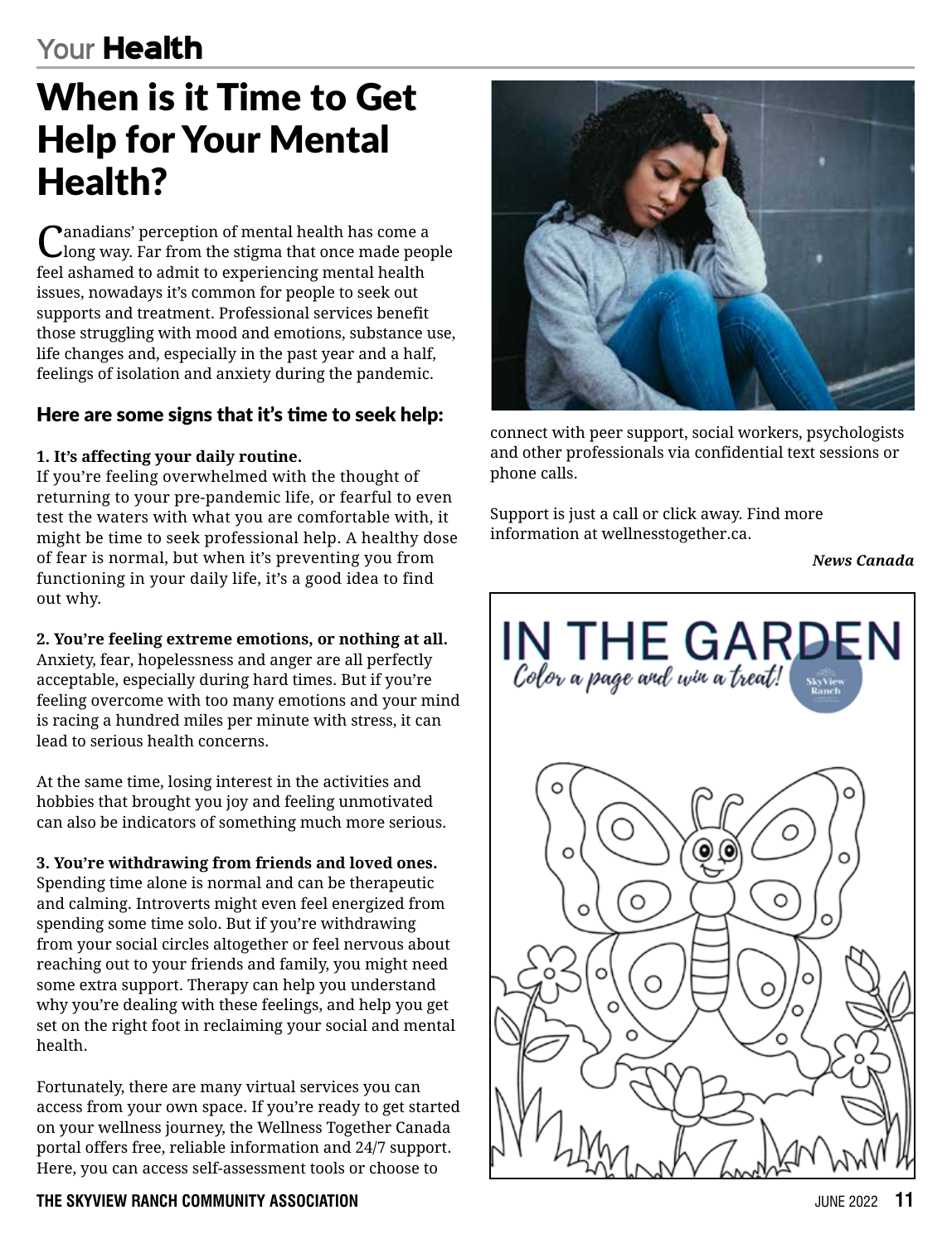# **Your** Family

# Stepping into Summer

 ${\bf R}$ sutine plays an important role in developing life school setablishing healthy habits. With the school year ending, moving into the summer months with some structure can help reduce stress and anxiety. It equally can contribute to a more comfortable transition for back to school.

For a flexible routine, which supports good mental health, we can think of the "The Big 5 to Thrive". We want to be mindful of exercise, sleep, supportive relationships, healthy nutrition, and helping others.

Here are some tips on how to support each of these pillars:

- **Exercise:** It is important to move our body in ways we enjoy! The general recommendation is ensuring we get 150 minutes of vigorous exercise each week, which can include activities like riding your bike, playing team sports, or going for a brisk walk.
- **Sleep:** A healthy sleeping pattern includes getting adequate hours of rest and establishing a good nighttime routine. General recommendations for children under 12 years old is 9-12 hours of sleep, while those ages 13-18 should be aiming for 8-10. During this time, the brain is developing and becoming specialized. A good nighttime routine can include monitoring technology and stimulating activities before bed. Instead, shift the focus to calming activities such as, meditation, stretching or reading a book.
- **Supportive Relationships:** Be mindful of who is around you. Work towards ensuring you have positive connections with family, friends, and others in our community. Together, you can support and comfort one another in both times of joy, but also during hardship.
- **Nutrition:** You want to enjoy what you eat, but it is equally important to make sure you are getting all the necessary nutrients. Healthy eating is associated with a healthy heart, strong bones, better energy levels, improved mood, and brain health. Experiment with recipes and find the joy of fueling your body!
- **Helping Others:** Helping when we volunteer, donate, or share our time with others boosts our mood and our well-being. This summer, strive to get involved in your community!



These pillars of health can seem basic, but we can always find something to work on. Improving one can often have positive effects on the others, so this summer, strive to thrive with the Big 5!

> *Community Health Promotion Services Team, Alberta Health Services*

# The Origin of Father's Day

The tradition of Father's Day moved to Canada<br>
from the U.S., and is also celebrated on the third Sunday of June.

The idea of a Father's Day celebration originated with Sonora Louise Smart Dodd, a loving daughter from Spokane, Washington—as she per chance listened to a Mother's Day sermon in 1909.

The 27-year-old pondered if there is a day to honor mother then why not for father? She began a rigorous campaign to celebrate Father's Day with the Spokane Ministerial Association and the local Young Men's Christian Association (YMCA) supporting her cause. As a result Spokane celebrated its first Father's Day on June 19, 1910.

Though there was initial hesitation, the idea gained gradual popularity all over the U.S. and Father's Day came to be celebrated in many countries around the world.

*www.fathersdaycelebration.com*